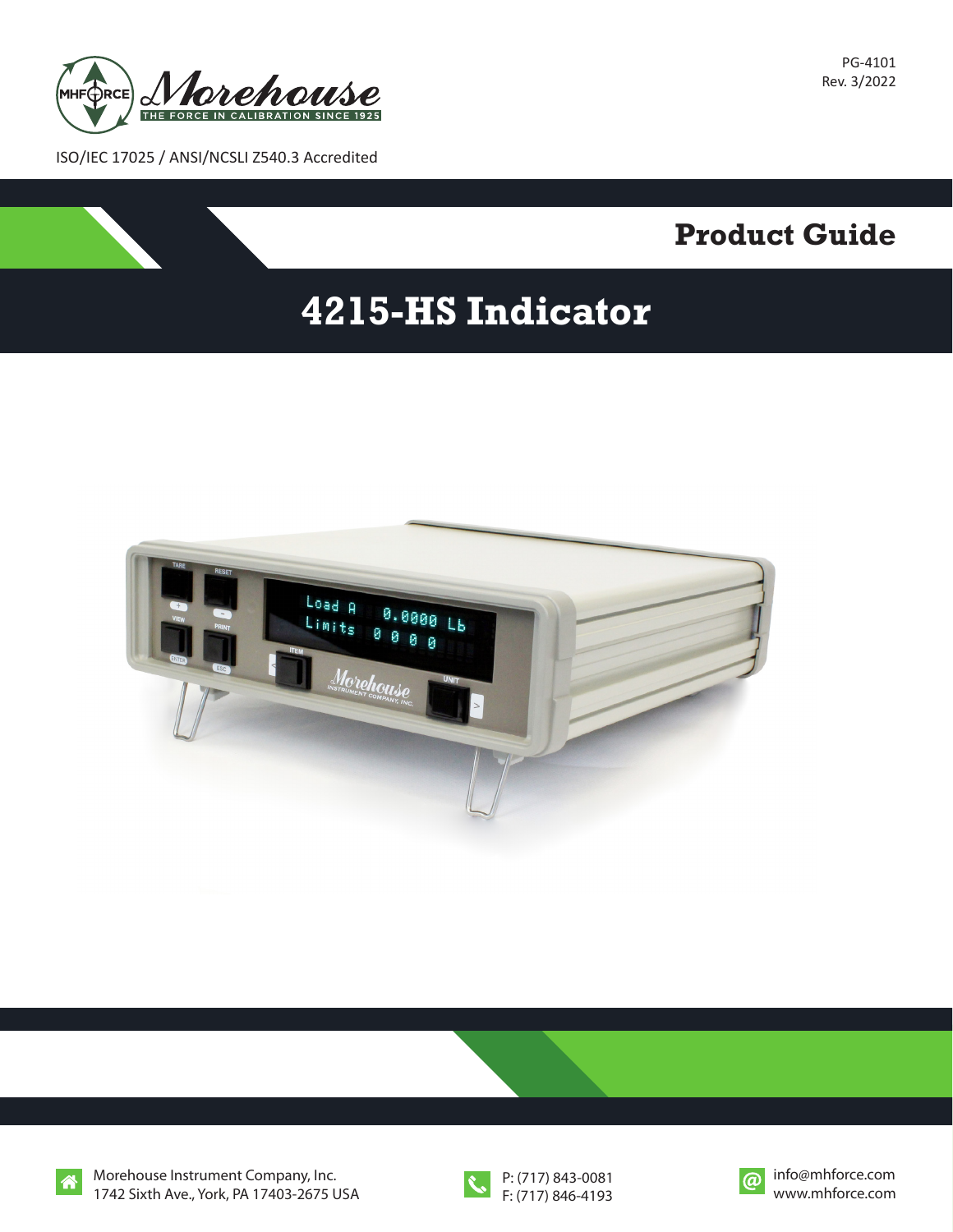



#### Standard Features

- Single-channel and dual-channel models available
- Provides strain amplifier and signal conditioning for load cells
- Remote operation capability by a computer over USb or serial ports provides for control applications
- High accuracy high stability suitable to be used with laboratory reference load cells, or field applications
- Front panel display and user-selectable functions such as unit conversion, tare, and hold
- TEDS-Tag® auto load cell identification via TEDS plug & play ready IEEE1451.4 compliance

Morehouse Instrument Company, Inc. 1742 Sixth Ave., York, PA 17403-2675 USA Phone: (717) 843-0081 www.mhforce.com

Page 2 Rev. 2/2022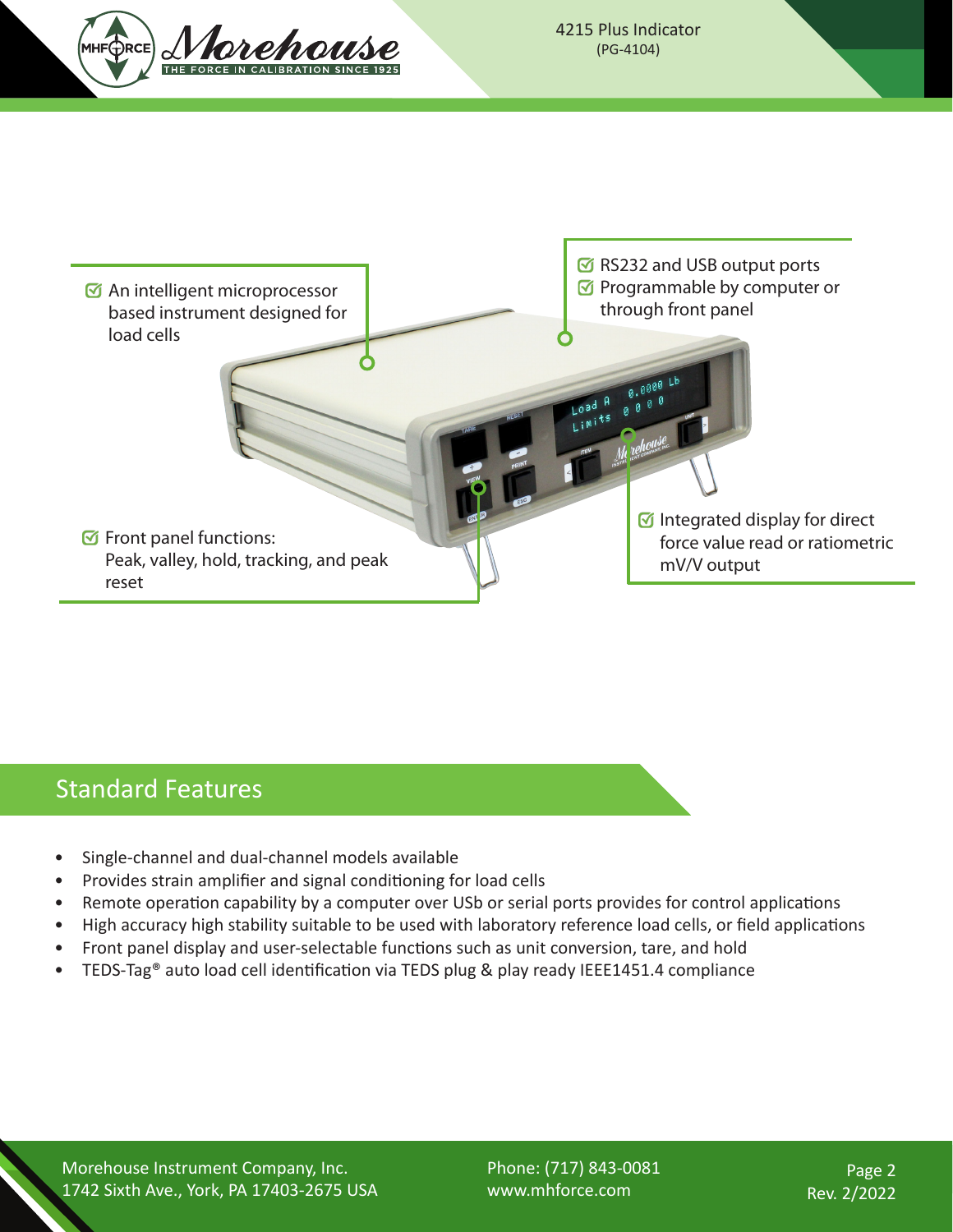

### Technical Specifications

| <b>Specifications</b>            | <b>Load Cell Indicator</b>                       |
|----------------------------------|--------------------------------------------------|
|                                  | <b>Model: 4215-HS</b>                            |
| <b>Input</b>                     |                                                  |
| Non-Linearity                    | $< 0.005 %$ FS                                   |
| <b>Load Cell Excitation</b>      | Selectable 5 or 10 VDC                           |
| Load Cell Wiring System          | 6 wire inclusive sense                           |
| Load Cell Input Range            | $± 4.5$ mV/V                                     |
| A/D Performance                  | Scalable ±10 VDC                                 |
| Filter                           | 6 user selectable filters                        |
| Display <sup>1</sup>             |                                                  |
| Screen Type                      | 2-line X 20-character vacuum fluorescent         |
| <b>Internal Resolution</b>       | 24 bit                                           |
| <b>Update Rate</b>               | 4/sec                                            |
| Maximum Count                    | Fully bipolar range ± 999,999                    |
| <b>Engineering Units</b>         | Auto-convert: Lbf, Kgf, N, psi, MPa, Klbf, kN, t |
| <b>General I/O's</b>             |                                                  |
| <b>Hardware Interfaces</b>       | RS-232/RS422, RS485 communication standard       |
| Power Supply                     | 115 - 230 VAC, 50-60 Hz                          |
| <b>Environmental</b>             |                                                  |
| <b>Operating Temperature</b>     | 32°F to 122°F (0°C to 50°C)                      |
| Storage Temperature              | 14°F to 140°F (-10°C to 60°C)                    |
| <b>Maximum Relative Humidity</b> | 95 % at 104°F non-condensing                     |
| <b>Dimensions</b>                |                                                  |
| Height x Depth x Width           | 3.0" H, 10.5" D, 10.0" W                         |
| Weight                           | 6.6 lbs (3 kg)                                   |
| <b>Standards</b>                 |                                                  |
| CE EMC directive 89/336          | EN 61326/A1 Table A.1. passed                    |
| Certified accuracy               | Class III: 10000e; 0.1 µV/VSI                    |

<sup>1</sup> Single channel unit has two-line operation for simultaneous display of two quantities. Dual channel unit has two independent lines of 20-character display for simultaneous viewing of both channels.

Morehouse Instrument Company, Inc. 1742 Sixth Ave., York, PA 17403-2675 USA Phone: (717) 843-0081 www.mhforce.com

Page 3 Rev. 2/2022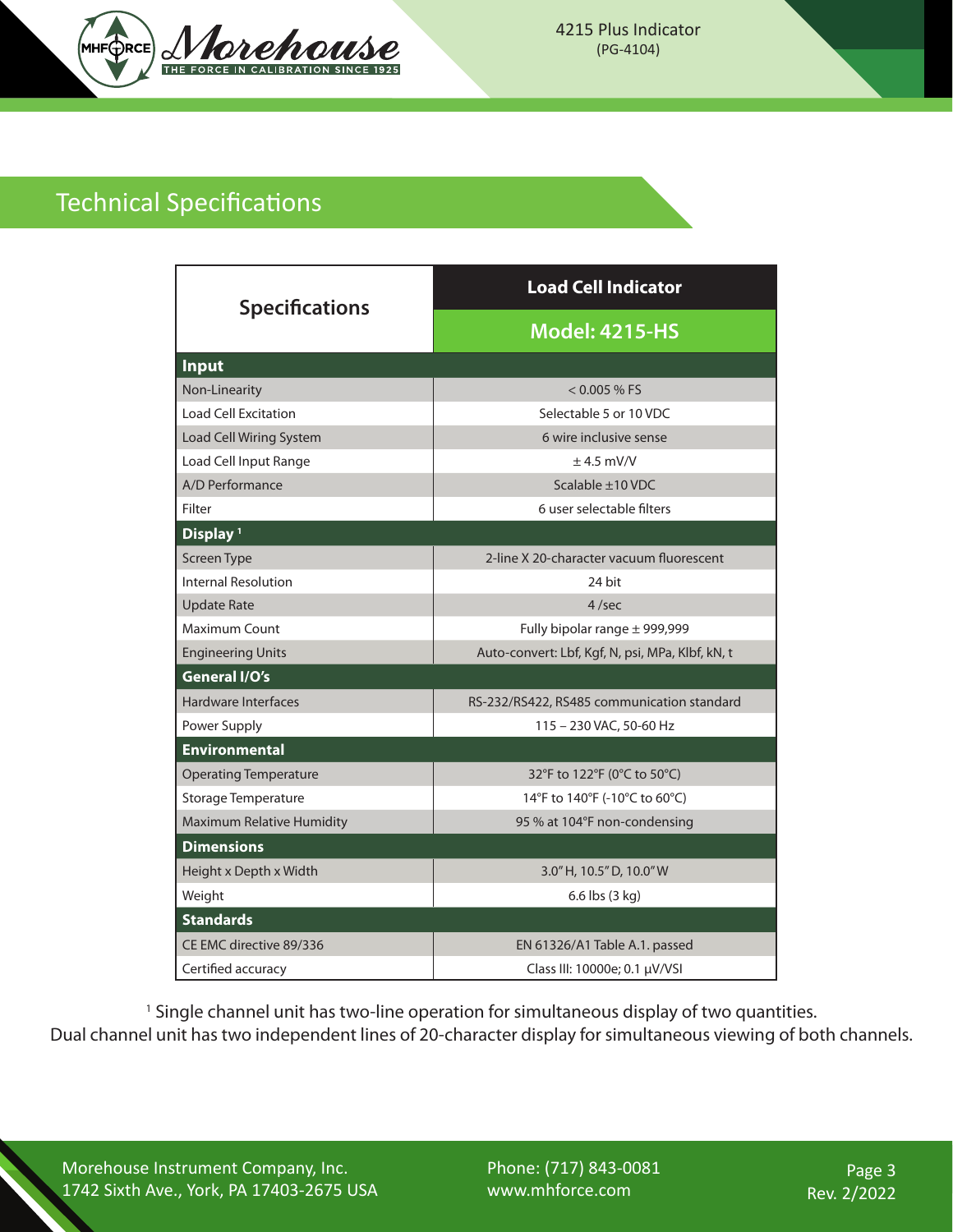

#### Wiring

| <b>Sensor Connectors (DB9 Female)</b> |                    |  |
|---------------------------------------|--------------------|--|
| <b>Connector Pin</b>                  | <b>Description</b> |  |
| $\mathbf{1}$                          | $Fx$ ritation $+$  |  |
| $\overline{2}$                        | Sense +            |  |
| 3                                     | $Signal +$         |  |
| 4                                     | Signal-            |  |
| 5                                     | Sense -            |  |
| 6                                     | <b>Fxcitation-</b> |  |
| 7                                     | Auto ID - A        |  |
| 8                                     | Auto ID - B        |  |
| 9                                     | Chassis GND        |  |

| <b>Chart Rec. Connector (DB9 male)</b> |                                               |  |
|----------------------------------------|-----------------------------------------------|--|
| <b>Connector Pin</b>                   | <b>Description</b>                            |  |
| $\overline{2}$                         | Analog – Out <sup>1</sup>                     |  |
| 3                                      | Analog – GND                                  |  |
| $\overline{4}$                         | High Bandwidth – Out <sup>2</sup> (Channel A) |  |
| 5                                      | 4-20 mA $-$ Out <sup>3</sup> (Channel A)      |  |
| 6                                      | 2nd Analog – Out <sup>1</sup> (Optional)      |  |
| 7                                      | 4-20 mA $-$ Out <sup>3</sup> (Channel B)      |  |
| 8                                      | High Bandwidth – Out <sup>2</sup> (Channel B) |  |
| 9                                      | No Connect                                    |  |

1. The source and scaling of Analog-Out is selected through the menus.

2. The High Bandwidth-Out is a buffered analog output permanently connected to the load cell channel.

3. If the 4-20 mA Option is purchased.

| <b>Serial Port Connector (DB15 Male)</b> |                    |  |
|------------------------------------------|--------------------|--|
| <b>Connector Pin</b>                     | <b>Description</b> |  |
| 1 <sup>1</sup>                           | <b>TXD</b>         |  |
| 2 <sup>1</sup>                           | <b>RXD</b>         |  |
| 3                                        | No Connect         |  |
| 4 <sup>1</sup>                           | Serial GND         |  |
| 5 <sup>2</sup>                           | $TXD + (Printer)$  |  |
| 6 <sup>2</sup>                           | TXD – (Printer)    |  |
| 7 <sup>3</sup>                           | $RXD - (RS485)$    |  |
| 8 <sup>3</sup>                           | $RXD + (RS485)$    |  |
| 9                                        | No Connect         |  |
| 10 <sup>2</sup>                          | Serial GND         |  |
| $11 - 13$                                | No Connect         |  |
| $14^{3}$                                 | $TXD + (RS485)$    |  |
| $15^{3}$                                 | TXD – (RS485)      |  |

1. Pins 1, 2 and 4 are used for RS232 ASCII command set communications. Use 8 data bits, no parity, 1 stop, and set the baud rate using the Com Baudrate entry on the System Options menu.

2. The printer uses RS422 differential signaling on pins 5, 6 and 10. Baud rate for the printer is selectable using the Printer Baud entry on the System Options menu.

3. Pins 7, 8, 14 and 15 are used for RS485 ASCII command set communications. Use 8 data bits, no parity, 1 stop, and set the baud rate using the Com Baudrate entry on the System Options menu.

Morehouse Instrument Company, Inc. 1742 Sixth Ave., York, PA 17403-2675 USA Phone: (717) 843-0081 www.mhforce.com